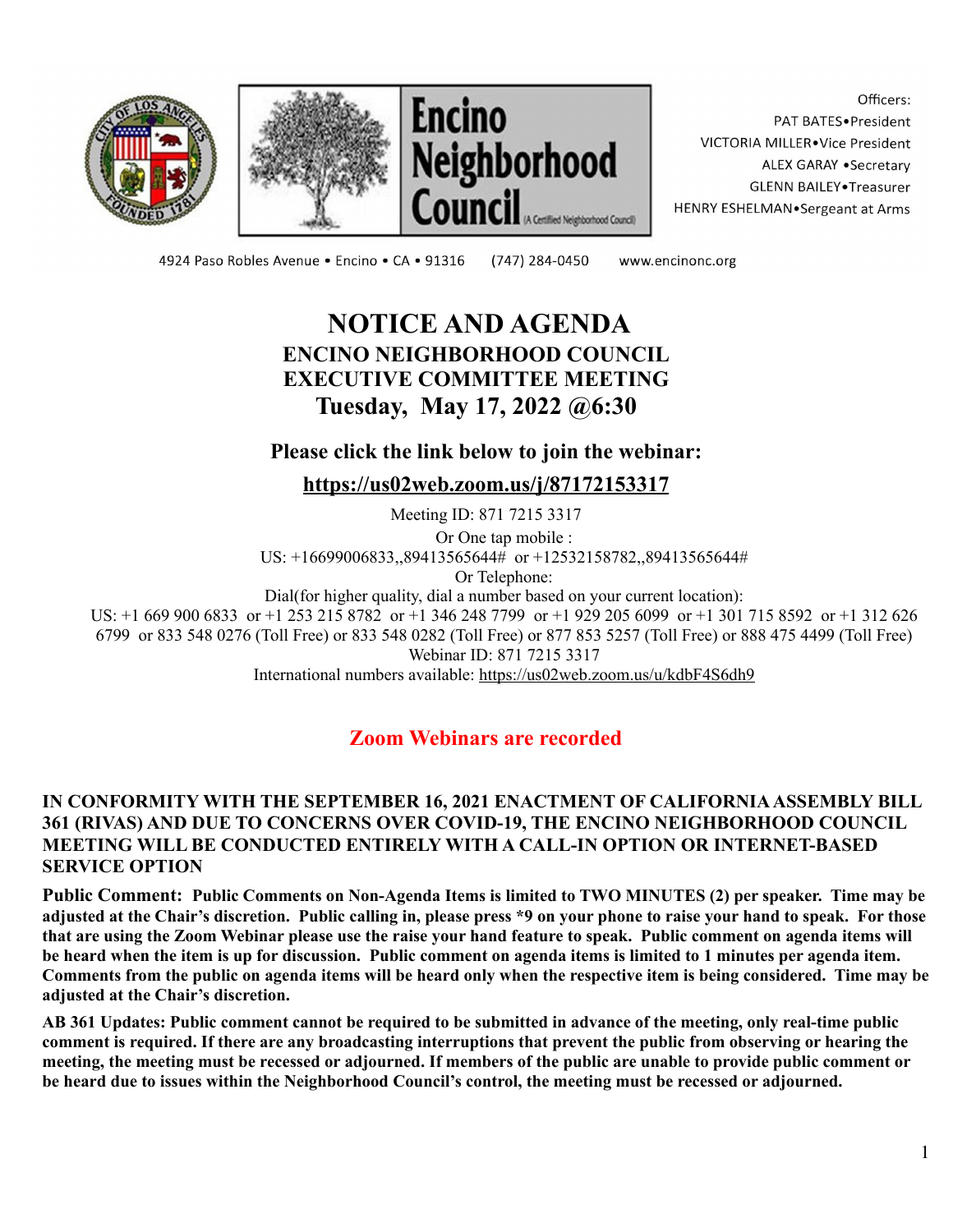### **1. Call to Order. Start recording. Roll call. determination of quorum.**

- 2. Approval of April 2022 Executive Committee Minutes
- 3. Reports from Public Officials/Departments/Community Agencies
- 4. Public Comment on Non-Agenda Items Public Comments on Non-Agenda Items is limited to TWO MINUTES (2) per speaker. Time may be adjusted at the Chair's discretion. Public calling in, please press \*9 on your phone to raise your hand to speak. For those that are using the Zoom Webinar please use the raise your hand feature to speak.
- 5. Officer's Reports:
	- A. President's Report
	- B. Vice-President's Report
	- C. Secretary's Report
		- 1. Review of [Prior General Board Meeting minutes](https://www.encinonc.org/committees/viewCommittee/board-agenda-minutes)
	- D. Treasurer's Report
		- 1. [April 2022](https://www.encinonc.org/page/viewDoc/380/financial) Monthly Expenditure Report (MER), emailed to board and posted to ENC Financials webpage
		- 2. Neighborhood Purposes Grants update on previous and potential NPGs.
	- E. Sergeant-at-Arms Report:
		- 1. Discussion and possible action regarding current compliance situation

#### **Motion, Discussion, and Vote may be taken on all items**

#### 6. **New and Old Business Executive Committee**

- A. **Discussion and possible action:** Establishment of Ad Hoc 2023 Election Committee and approval of chair/co-chairs. City Clerk NC 2023 Elections Work Group update, including Election Information Worksheet. Discuss possible meeting with NEA regarding the election.
- **B. Discussion and possible action:** Discussion, update, and review of correspondence related to proposed project at 17017-17031Ventura Blvd., including instruction from the Los Angeles City Attorney.
- **C. Discussion and possible action:** Discussion and review of preferred meeting location (Community Center vs Women's Club). Consider recommending up to \$2500 for upgrades or needed furniture and supplies (based on discussion with RAP personnel and concluded meeting place).
- D. **Discussion and possible action:** Consider increasing the funding for Zoom licenses up to \$1,000 per year.
- E. **Applications for open positions on the Encino Neighborhood Council :Open Positions Include**: Apartment/Condo Alt (1), Business Rep Alt (2), Education Alt (1), Public Safety Rep Alt (1), Religious Alt  $(1)$ , Volunteer Alt  $(1)$ , Area 2 Rep  $(1)$ , Area 2 Alt  $(1)$ , Area 3 Alt  $(1)$  Let's get these filled!